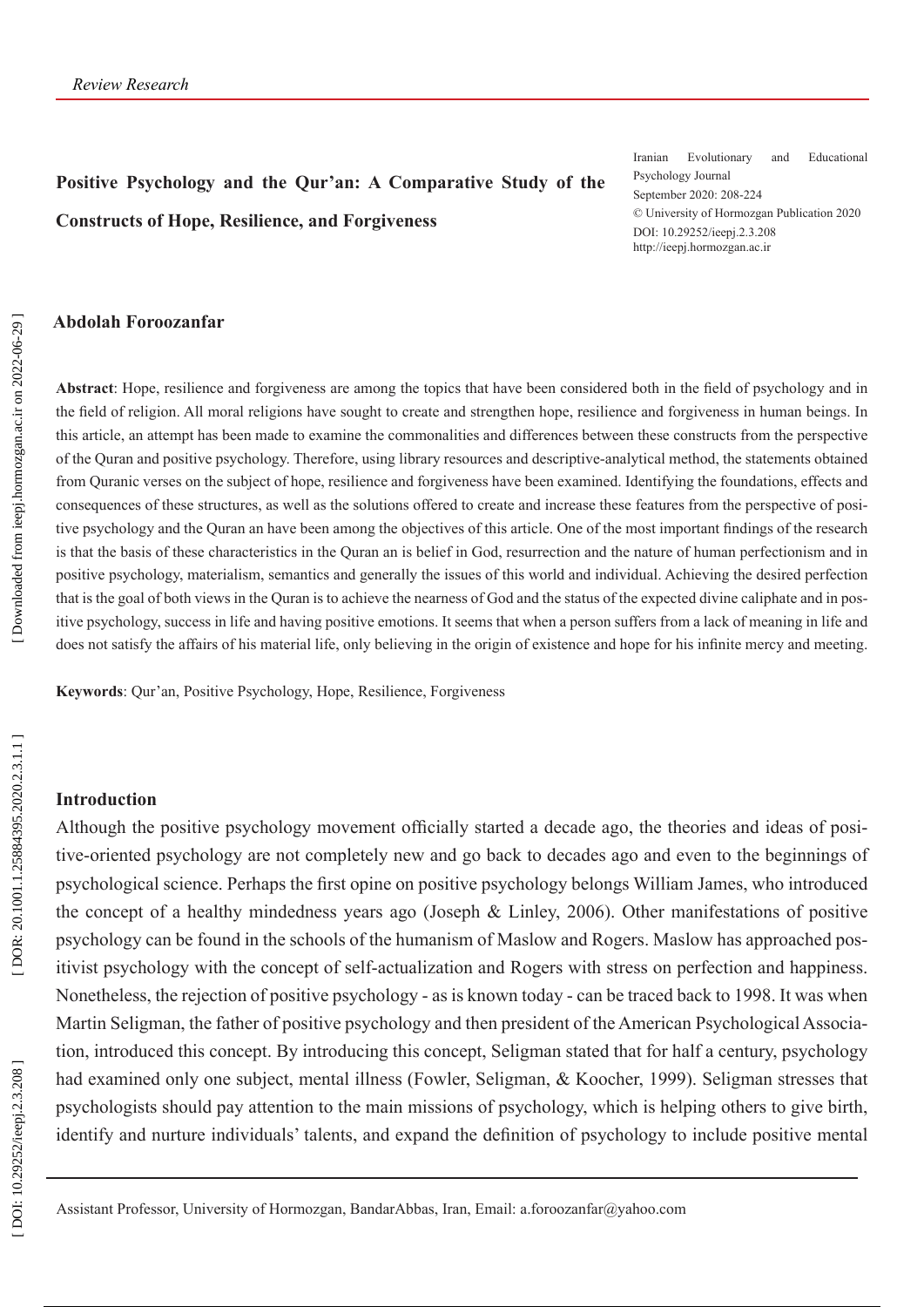health, rather than the diseases (Csikszentmihalyi, Latter, & Weinkauff Duranso, 2017). Many papers and books were published on positive psychology following Seligman's work. The Journal of Positive Psychology was established with many conferences and seminars were held on it.

Sheldon and King (2001) consider positive psychology as the study of the abilities and superiorities of the lay people. This description of positive psychology refers to the study of positive human functions with a focus on the conditions and processes affecting those functions (Harzer, 2016). Csikszentmihalyi and Seligman (2000), who consider it a branch of psychology that emphasizes valuable mental experiences, provide a more precise definition of positive psychology. The experiences like psychological well-being, resilience, commitment, and satisfaction (related to the past), hope and optimism (related to the future), and the flow of forgiveness, and happiness (related to the present) are of this class. According to this definition, positive psychology is related not only to individual growth and development but also to the similar optimization of group traits and characteristics: a goal that focuses on three stages of life, the past, the present, and the future. According to the system of positive psychology, the individual role of a psychologist is not to reduce or alleviate anxiety, but to help facilitate the well-being of individuals by emphasizing the concepts of prevention (Joseph & Linley, 2006).

Concepts like psychological well-being, mental happiness (Diener & Lucas, 2000), the theory of constructing and spreading positive emotions (Fredrickson, 2003), awareness (Bishop et al., 2004), spirituality (Lopez, Pe drotti, & Snyder, 2007), self-efficacy (Bandura, 1997), learned optimism (Seligman, 2006), mental health (Bu chanan & Bardi, 2010), and hope (C Richard Snyder et al., 2002) are of the concepts in positive psychology. Mental health institutions, hospitals, and schools have used interventions based on the principles of positive psychology. In the field of mental health, apart from positive-centered approaches to individual therapy, pos itive psychology strategies have a special effect on group therapies. Focus group therapy has been effective in setting goals and increasing hope in a wide range of therapeutic and educational situations (Samavi, Najar pourian, & Javdan, 2019). Besides reducing anxiety and depression, it has increased hope as well (James & Roby, 2019).

Many of the issues and topics addressed in positive psychology have been examined in the Holy Quran as well. The Holy Quran has examined these issues through the lens of beliefs, considering them effective in achieving human perfection. Still, positive psychology has considered them from materialism or semantics perspectives, considering them effective in the treatment of many mental diseases and disorders.

Hope, resilience, and forgiveness are of the topics considered in both the Quran and positive psychology and have been recognized as effective in achieving the desired perfection of human beings. As positive psychology has dealt with these constructs from the perspective of psychotherapy and has paid attention to the ways of creating and increasing these constructs in clients for the treatment of some of their mental disorders; therefore, these constructs have been examined in the Quran from this aspect and not the others. However, the Quran deals with these issues extensively and from various angles, and each of them deserves an independent study. The study intends to examine these three constructs of psychology from the perspective of the Holy Quran and positive psychology and answer the following questions:

1- What are the commonalities and differences between the Holy Quran and positive psychology in the three constructs of hope, resilience, and forgiveness?

2- What are the solutions of the Quran and positive psychology in creating and increasing these three con -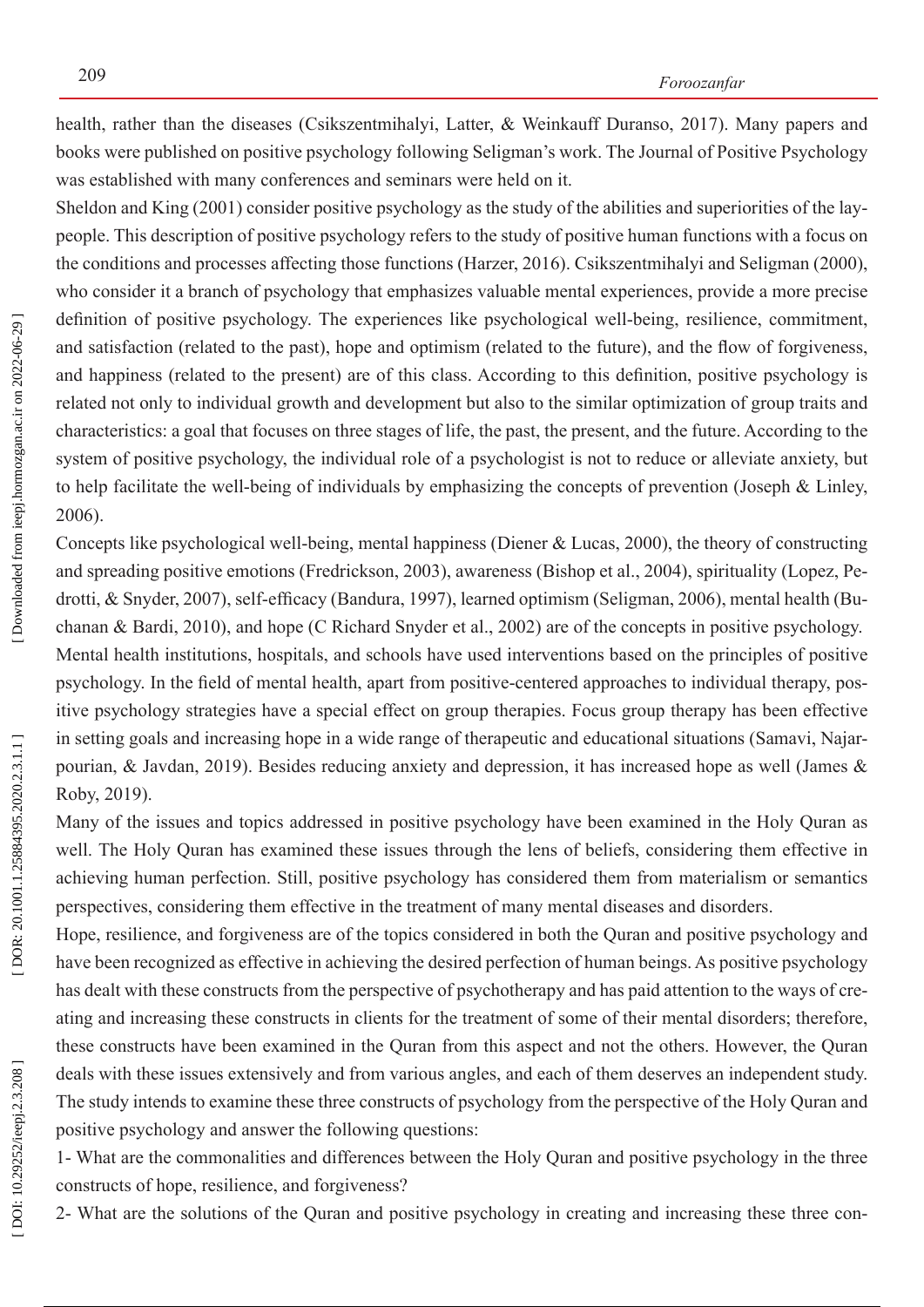#### structs?

#### **Hope construct in positive psychology**

From the second half of the twentieth century, having a hopeful view towards life, as one of the most effec tive treatments for some mental illnesses like despair and depression, has attracted the attention of Western psychologists and eventually led to Charles Richard Snyder's theory of hope (C Richard Snyder, 2002). Other researchers and experts followed this construct, and some theories were presented, but since Snyder's theory is more comprehensive and is silent about spirituality and religious approach, the study has considered it as a criterion of the theory of hope in psychology (JahangiriZadeh & Khodabakhshi Koolaee, 2016). To Snyder, hope is the perceived capacity to produce paths to desirable goals and the perceived motivation to move in those paths (C Richard Snyder, 2002). Thus, hope means positive expectations to reach goals. This positive expectation has two dimensions, Agency and Pathway (C Richard Snyder, 2002).

According to the above definition, hope theory is a cognitive process that has emotional consequences and the individuals actively strive to achieve their goals through it. In other words, hope is a process in which a person sets his goals, creates solutions to achieve them, and creates the necessary motivation to implement these strategies and maintains them along the path (C Richard Snyder, 2002).

According to Snyder's theory of hope, the dimensions of hope are goal thinking, agency thinking, and path way thinking, which interact. As the theory of hope is based on the significance and necessity of goals, the goal is one of the key dimensions of this theory (Feldman, Rand, & Kahle-Wrobleski, 2009). Almost every thing a person does is to reach a goal. Goals are the driving force of any behavior and can have a wide range (Feldman et al., 2009). Goals are the main source of excitement. Positive emotion is the result of achieving or approaching a goal, whereas negative emotion is caused by failure to achieve a goal or the idea of mov ing away from it (C Richard Snyder, 2002). According to this theory, the best goals are those that increase a person's motivation and are sustainable: goals precisely defined have moderate difficulty and will occur soon (Feldman et al., 2009).

Pathway thinking is a person has perceived ability to identify and create paths to achieve a goal (Charles Richard Snyder, 1994). In other words, as some plans may fail, those with great hopes consider several ave nues to deal with potential obstacles (Charles Richard Snyder, 1994). Pathway thinking is the next dimension of motivation to move a person in the paths intended to achieve the goal. Charles Richard Snyder (1994) defined agent thinking not only as goal-focused mental energy but also as a sense of determination to achieve a goal. To him, this kind of goal-focused motivation shows itself in phrases like "I can do it," "I will achieve it," and so on (Charles Richard Snyder, 1994).

Hope therapy based on hope theory is designed to increase hopeful thinking and enrich activities related to goal pursuit with two stages: the stage of instilling hope, which seeks finding-hope and hope banding, and the stage of increasing hope, followed by hope-enhancing and hope-reminding. In instilling hope stage, the therapist helps the clients to find the hope they have experienced in the past by defining their life story, and thus, the therapist becomes aware of how to create hope in the person and the destructive thoughts and be haviors of hope (Bahari, 2011). Moreover, the therapist models hopeful thinking and behavior and increases the thinking of the agent and the pathway in the clients, and the motivation of the clients and the pathways to achieve the goal can be increased through this (Feldman et al., 2009). In the hope-increasing phase, the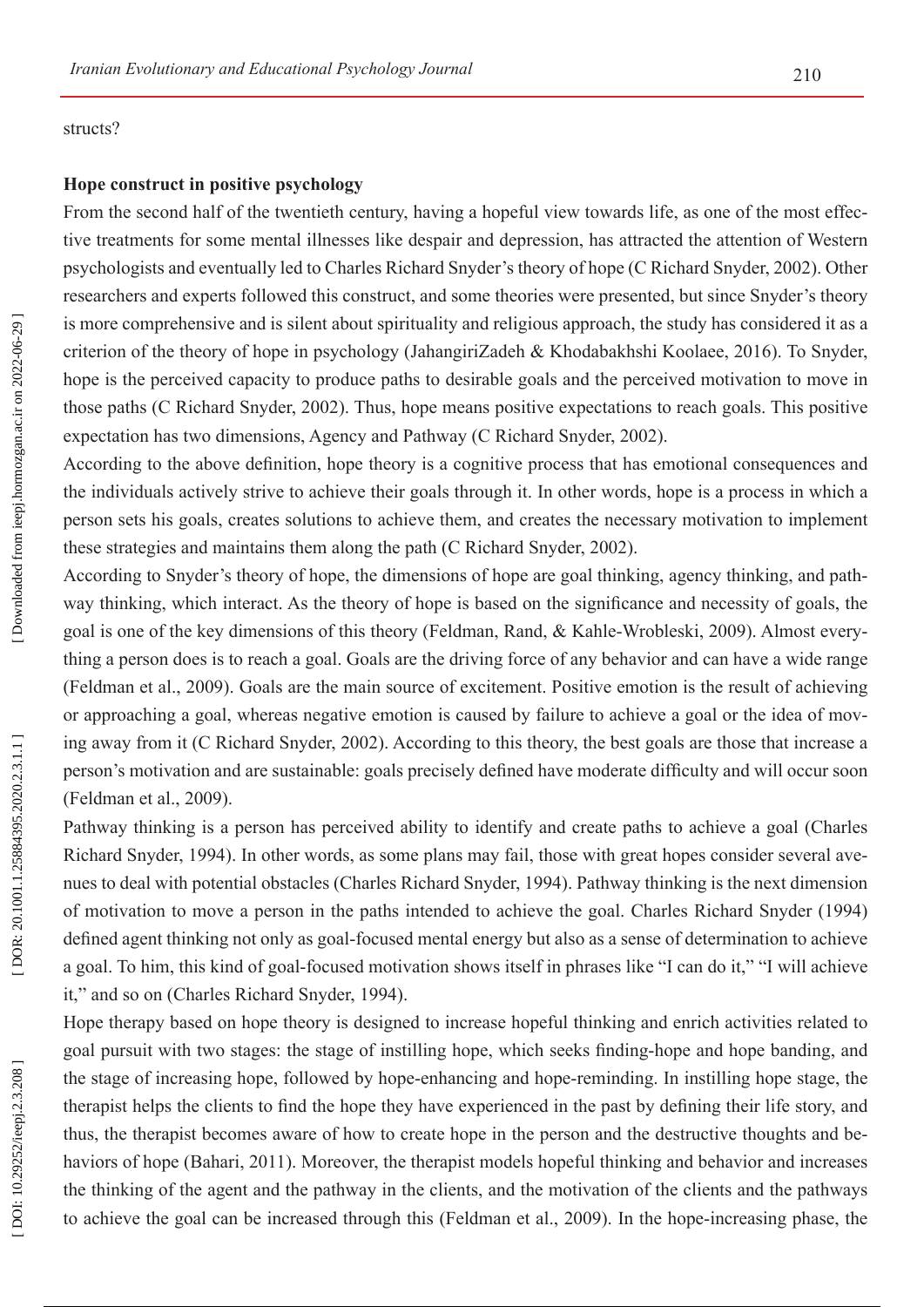therapist enriches the hope of his clients by providing solutions that lead to goal creation, development of the pathway and increase of the agency in the individual (Bahari, 2011) and then encourages the clients to increase hope by themselves by recognizing the thoughts of the target and the thoughts of the obstacle. The key element of the hope retention process is the ability to recognize target and obstacle thoughts (Bahari, 2011).

#### **Hope construct in the Quran**

Hope and hopefulness towards the future have been stated in the Holy Quran many times and in different ways, and its foundation is in relation to God Almighty. As hope is for human evolution and human evolution in the Quran, is towards the position of the divine caliphate:

# **«خلیفة االرض فی جاعل انی للمالئکة ربک قال إذ َ وَ«**

"I will create a vicegerent on earth." Baqara, 30

Hope is also in line with the manifestation of the divine attributes institutionalized in human existence. How ever, the concept of hope (in its positive and negative layers) can be pursued in the Holy Quran through keywords such as "Raja" (expecting something popular and desirable that most of its causes are realized), "Tamaa" (the desire of the soul out of greed and the intense desire to something out of human reach), "Amal" (a long-awaited desire) and "Tamanni" (the desire to achieve something along with appreciation and measure ment). Among the terms stated, it is only in the word "Raja" that the hopeful person works and strives to reach his hope and provides the means to achieve the beloved thing, whereas the only hope is to achieve the beloved thing without preparing himself to achieve it in the other three words.

Examining the verses containing the words of hope in the Quran shows that hope has a positive and pleasing nature; nonetheless, the factors that create it, as well as its disruptive barriers, may be true or false. According ly, hope can be divided into two types:

A- Desired, sincere and true hope: This type is related to matters that are in the direction of divine pleasure and in harmony with the reality of human existence and is presented in two ways in the Quran: hope for the Hereafter and enjoying the divine mercy that most believers hope for and the other is the hope of meeting God, which is hoped for by special believers and perfect human beings (Kahf / 110).

B. Undesirable, false and virtual hope: This type is related to matters where divine pleasure is not considered and is the result of the temptations of the soul or the instincts of Satan: as it is stated in the Quran from the language of Satan: "**و لأمنينهم**" that is I will make them have longings (Nisa / 119). **ُ**

The concept of hope in the Holy Quran can be pursued in two axes of belief and behavior because the Quran, in addition to expressing doctrinal and individual solutions to induce hope, has also provided behavioral and social solutions to strengthen and increase it. The purpose of belief solutions is cognitive methods to increase and strengthen hope in human, which refers to the individual's view and belief in existence, the beginning and end of the world and the role of prophets and saints, and on the other hand, its effect in increasing or evaluates the decrease of honest and true hope in a person. Belief in the oneness of God (God-centeredness) causes man to constantly look to a single source of refuge instead of thinking of various factors influencing his life and fearing them or hoping for them (Tauba/ 118). It is through the channel of monotheism that man understands the remembrance of God calms the issue of hoping in God and his heart:

#### **«اهلل بذکر قلوبهم تطمئن و آمنوا الذین...«**

"Those who believe, and whose hearts find satisfaction in the remembrance of Allah" (Rad, 28). Regarding this, many verses of the Quran sow the seeds of hope in man in the shadow of belief in God and place true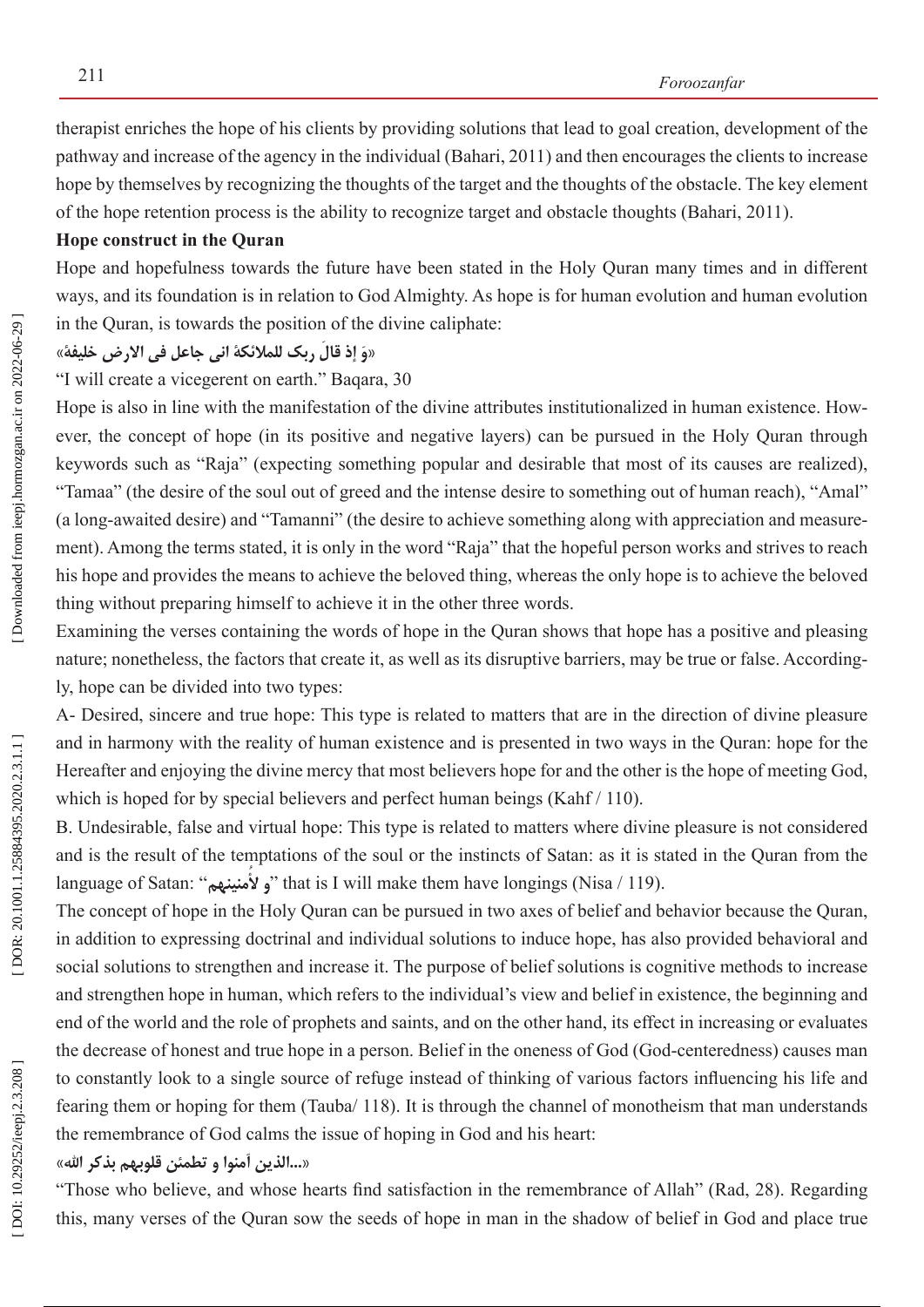hope in him alone.

On the other hand, God has strengthened the spirit of hope in other human beings by expressing the lives of the prophets. As Prophet Yusuf finally returned to his father (Yusuf / 100) and the fire of Nimrodians turned into a flower garden by the grace of God (Anbia / 69). The hope of the Quran is not limited to this worldly life but also the Hereafter (Tauba / 21 and 22). Belief in the resurrection burns the roots of despair and hopelessness and gives man hope that none of his good deeds will be erased from the face of the universe, and his failures will not go unanswered in this world. The man who believes in the resurrection believes that life is not limited to this material world, but that man has a life after death, and there he achieves many of his proper desires and aspirations. The believer hopes that he will enjoy the blessings of God in the next world as well. The Quran introduces the Hereafter as eternal life and eternal life and eternal bliss as well (Ghafar / 39) and considers comfort, tranquility, and absolute security as exclusive to it (An'am / 127).

Behavioral strategies are the practical approaches to increase and strengthen hope in a person; the solutions related to human behavior and performance to increase true and sincere hope. The most critical behavioral strategies of the Quran in the individual sphere are a- "Tahajjud" and vigil: In Surah Zumar, God has called the vigils hopeful and introduced the night and night vigil prayer as hopeful factors:

# «أ مَّن هو قانتْ ءاناء الليل ساجداً و قائماً يَحذرُ الأخرة و يرجوا رحمهٔ ربه»

"Is one who worships devoutly during the hour of the night prostrating himself or standing [in adoration], who takes heed of the Hereafter, and who places his hope in the Mercy of his Lord" Zumar, 9

B- Fear of God (hope-inspiring fear): God emphasizes in many verses that man should only be afraid of him and this fear should always be present in him.

## **«مؤمنین کنتم إن خافون و فالتخافوهم ِ«**

"It is only the Evil One that suggests to you the fear of his votaries: Be ye not afraid of them, but fear Me, if ye have Faith." Al-Imran, 175

This is because this fear prevents him from doing bad deeds and forces him to do good deeds if it penetrates deep into the human. Indeed, it is this hope-creating fear that hope-bands the foundations of hope in human. Thus, in many verses related to hope, this type of fear is used alongside the word "Tamaa," greed (Araaf / 57). C- "Tauba" repentance to God: Repentance to God is the way that God has set for humans to avoid despair:

#### «هو الذى يَقبل التوبهٔ عن عباده و يعفو عن السيئات»

[Pharaoh] said to those around, "Did ye not listen [to what he says]?" (Shuraa / 25)

Therefore, a sinful person who has lost hope by sinning can regain his peace and hope-binds by repenting:

## **«اهلل بذکر قلوبهم تطمئن و آمنوا الذین أناب ن َ م الیه هدی َ َی«**

"Those who believe, and whose hearts find satisfaction in the remembrance of Allah: for without doubt in the remembrance of Allah do hearts find satisfaction." Rad, 27-28

D- Migration and jihad for God: According to the verse:

### «إن الذين أمنوا و الذين هاجروا و جاهدوا في سبيل الله اولئک يَرجون رحمهٔ الله»

"Those who believed and those who suffered exile and fought [and strove and

struggled] in the path of Allah,- they have the hope of the Mercy of Allah: And

Allah is Oft-forgiving, Most Merciful." Baqara, 218

Hope for God's grace and mercy is conditional on faith, migration and jihad.

In the social sphere, two of the most important behavioral strategies of the Quran to increase and strengthen hope are A- "Ehsan" virtuosity: According to the Quran, a virtuous person hopes for the grace and care of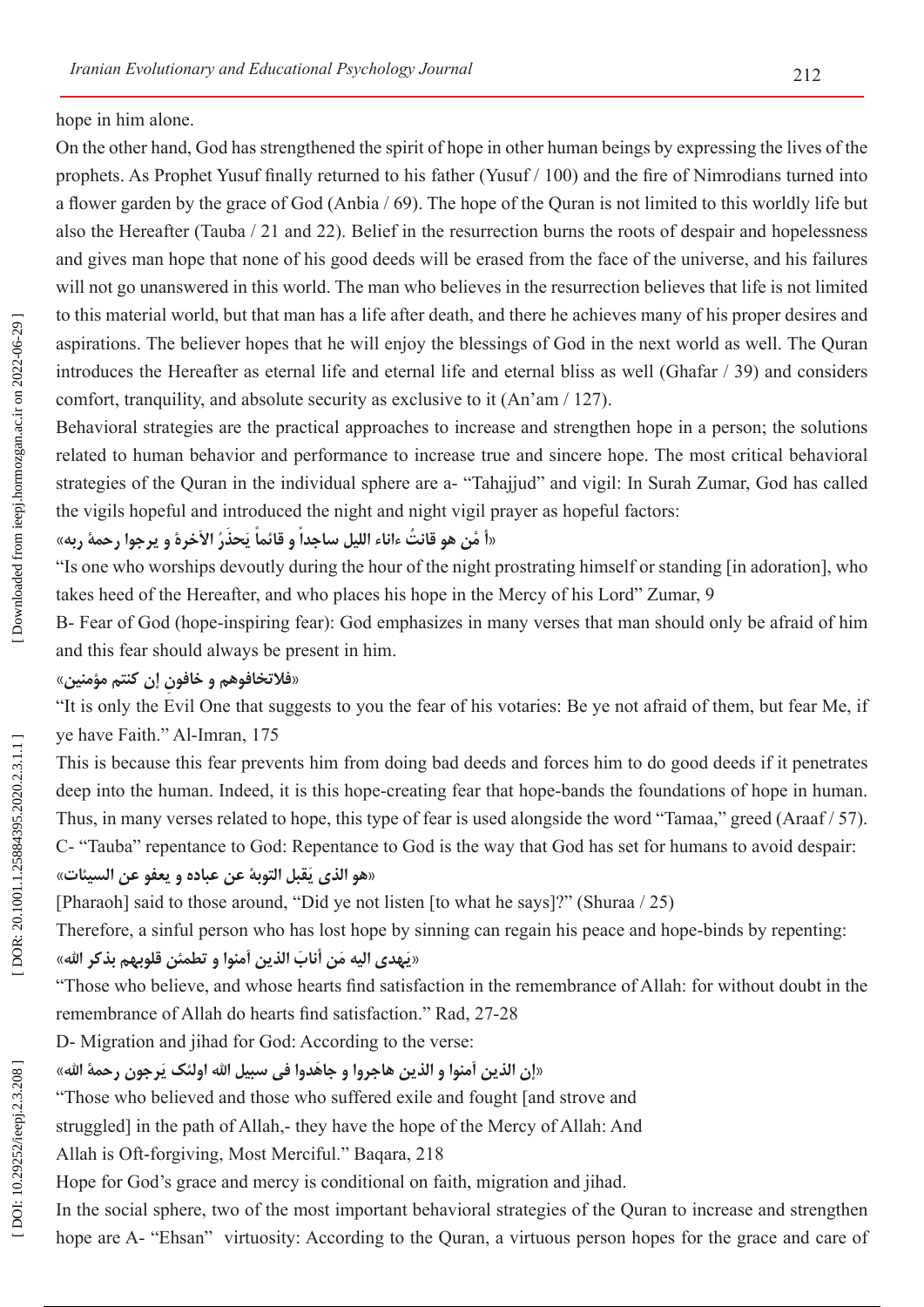God:

**َ إن رحمت ٌ اهلل قریب من المحسنین ...» »**

"for the Mercy of Allah is [always]

near to those who do good." Araf, 56

B- Forgiveness: forgiveness is of the examples of benevolence:

«فاعفُ عنهم و اصفح إن الله يُحبُ المحسنين»

"I am with you: If ye

(but) establish regular Prayers, practice regular Charity, believe in My

apostles, honor and assist them" Maida, 13

The mercy of God, which the believers are always waiting for, and which they long to attain (Baqara / 218), is close to the virtuous (Araf / 56). Therefore, the believers and those who hope for divine mercy can achieve their hope and desire through the forgiveness of others, which is to receive divine mercy and achieve true peace.

The Holy Quran considers desirable goals that always lead a person to spirituality and God Almighty, so that besides increasing a person's hope to achieve his goal, make him committed to worldly life and teach him the path to achieve these goals through the world and he should try to prepare himself to achieve these great goals by performing righteous and God-pleasing deeds:

#### **"ً شرک بعبادة ربه احدا و الی َعم َل عمال صالحا َ رجوا لقاء َ ربه فلی َف َم َ ن کان ی " َ َ َ**

"Whomever expects to meet his Lord, let him work righteousness, and, in the worship of his Lord, admit no one as partner." Kahf, 110

Thus, goal thinking from the perspective of the Holy Quran means choosing goals that, while putting a person on the path of evolution, create a commitment to the life of the world and create hope and peace in the light of preserving divine and human principles and values. Pathway thinking is also all the efforts of man to achieve his worldly and otherworldly goals by observing piety and sincerity in doing things (Kahf / 110). Thus, doing all that pleases God and his Prophet as well as refraining from committing sins and anything that causes the wrath of God and his Prophet (Tauba / 71) is considered as a pathway from the perspective of the Holy Quran. The mental energy needed to realize the goal, complete faith and belief in God, is another dimension of hope in the Holy Quran, which can be referred to as agency thinking. When complete faith is established in the human heart, besides paying attention to the worship of God (increasing individual motivation and hope), it turns to society to meet the needs of society and compensate for shortcomings (increasing social motivation and hope). According to the verses of the Quran, roads and pathways are always open and numerous, and considering them closed, which is a kind of disappointment with the divine mercy, is one of the greatest sins.

«و مَن يقنط مِن رحمة ربه الا الضالُون»

"And who despairs of the mercy of his Lord, but such as go astray?" (Al-Hijr / 56).

According to verse 88 of Surah Al-Qasas, as there is no major concept separate from God in the Quran, the concept of life is based on a purely devotional goal, to replace God on earth (Baqara / 30). Thus, agency thinking is a factor or motivation that increases a person's desire and increases his faith and mental energy to achieve this goal, the divine encounter or reaching heaven and the blessings of the Hereafter. Its pathways are the righteous deeds in general, doing all the things that bring pleasure to God and his Prophet, along with sincerity and avoidance of polytheism (Kahf / 110). On the other hand, in the Quranic view, there is a direct relationship between motives and paths to achieve the goal. Thus, the more the desire to meet God or receive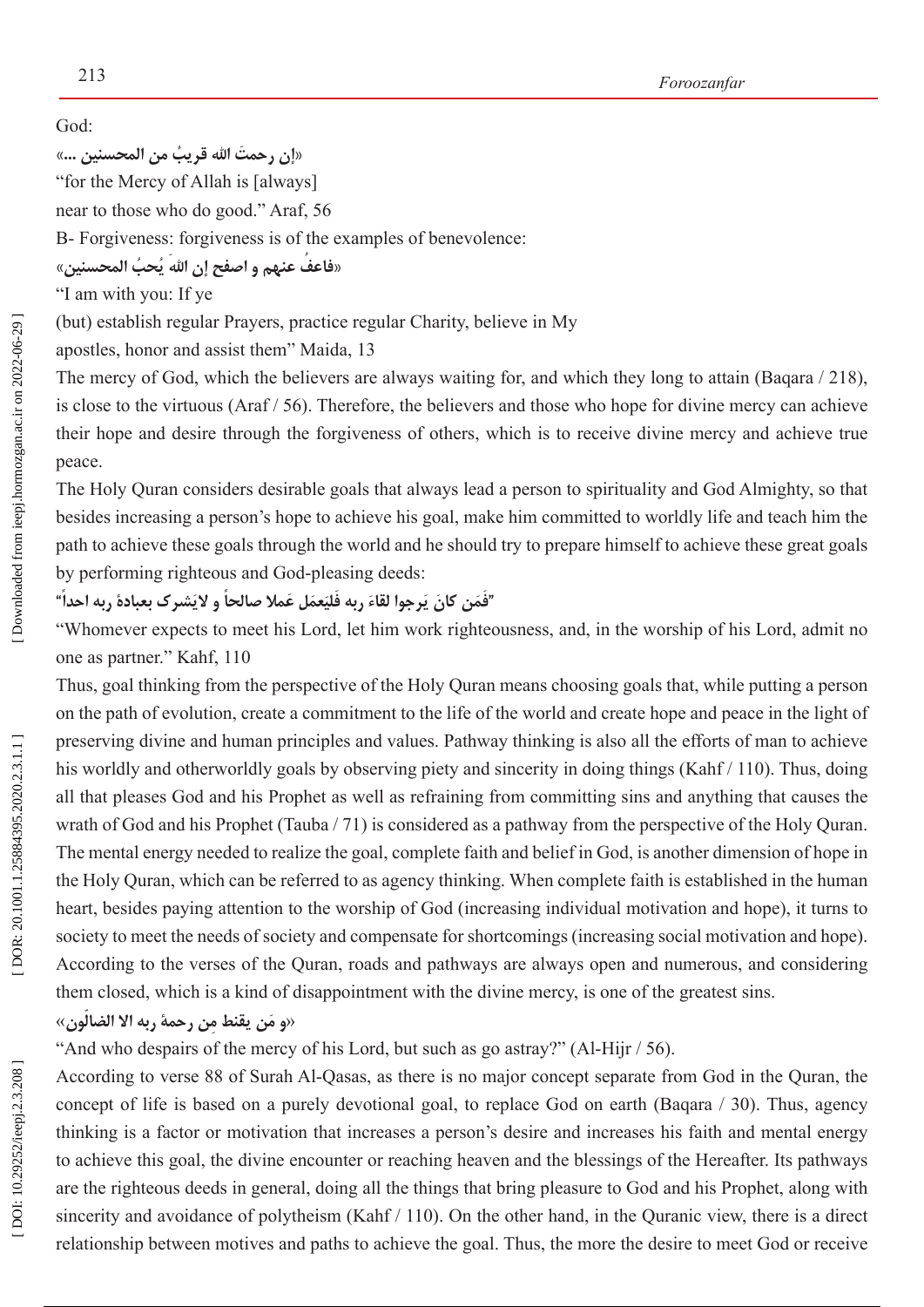his mercy increases in human, the more righteous deeds he performs: «**ً شرک بعبادة ربه احدا و الی َعم َل عمال صالحا َ فمن کان یرجوا لقاء ربه فلی »**

#### **َ َ**

"Whoever expects to meet his Lord, let him work righteousness, and, in the worship of his Lord, admit no one as partner." (Kahf. 110)

Moreover, whenever the righteous deeds of a person increase, the hope of achieving the goal increases in him

«إن الذين يتلون كتاب الله و أقاموا الصلوة و أنفقوا مما رزقناهم سرّاً و علانية يرجون تجارة لن تبور»<br>«إن الذين يتلون كتاب الله و أقاموا الصلوة و أنفقوا مما رزقناهم سرّاً و علانية يرجون تجارة لن تبور»

"Those who rehearse the Book of Allah, establish regular Prayer, and spend

[in Charity] out of what We have provided for them, secretly and openly, hope for a commerce that will never fail:" (Fatir, 29)

#### **Resilience constructs in positive psychology**

Resilience is one of the constructs in the field of psychological research with a great status, especially in the field of health psychology; family psychology, developmental psychology, and mental health so that the num ber of studies related to this construct increases (Campbell□Sills & Stein, 2007). In simple terms, resilience is successful adaptation despite the threat and adverse environmental conditions where people live. Indeed, resilience is a positive adaptation in response to adverse conditions (Masten & Reed, 2002). Resilience is not just passive resistance to harm or threatening conditions, but the resilient person is an active participant and builder of his or her environment. Resilience is defined as an individual's ability to balance bio-psycho-psy chological balance in the face of risky situations (Connor & Davidson, 2003) and a type of self-healing that is associated with positive emotional, cognitive, and cognitive consequences (Masten & Reed, 2002; Ungar, 2008). It cannot be seen as recovery because in recovery, the person experiences negative consequences and emotional problems (Bonanno, 2004). According to Perkins and Jones (2004), resilience is characterized by a person's response to stressful life events or constant exposure to stress (lie war and sexual exploitation). Resilience is defined as a person's self-confidence in overcoming stress, having coping skills, self-esteem, emotional stability, and personal characteristics that increase social support from others. This construct is one of the factors preventing psychological problems among young people and adolescents, protecting them from the psychological effects of problematic events. Resilience is a factor that helps people cope with difficult and stressful life situations (Connor & Davidson, 2003), increases the ability to adapt to pain, and increases the quality of life (Castro-Olivo et al., 2013). Resilience refers to the dynamic process of positive adaptation to bitter experiences (Luthar, Cicchetti, & Becker, 2000) and refers to something beyond surviving the stresses and hardships of life (Bonanno, 2004). There are two categories of studies in the field of resilience: one group discusses the determinants of resilience and the characteristics of resilient people, and the second puts understanding of the resilience process on its agenda.

#### **Resilience construct in the Holy Quran**

In the Holy Quran, the three words "Sabr," "Helm," and "Esteghamat" are the closest words to the concept of resilience. Resilience means "the ability to return to the original state after curvature," and resilient is the one who can adapt to the situation with positive emotions, and cognitive interaction and reach the initial balance in challenging situations. Moreover, in the characteristics of resilient people in the Quran, characteristics such as "optimism and positive thinking, sense of solidarity, self-control, rational performance" are significant.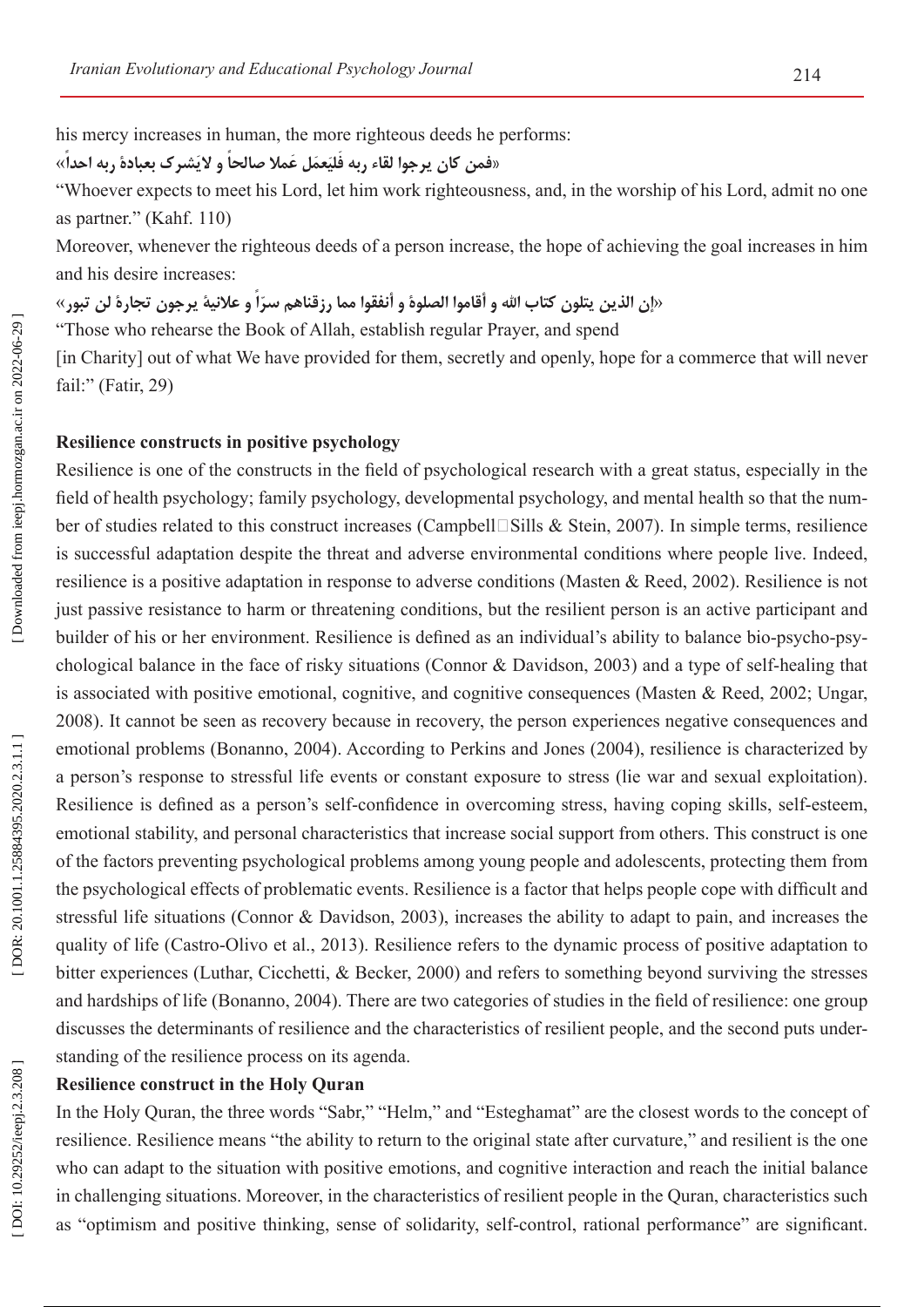Lexically, the word "Esteghamat" (endurance) is more closely related to resilience, but in the Quran, the word "Sabr" (patience) is more used and relevant to the subject of resilience. Although the word "Helm" (patience) does not fit well with the concept of resilience in the Quran, "Helm and Sabr" are the prelude to resilience according to the Quranic teachings, meaning that if one is free of these two attributes, one can never achieve the desired resilience. To the Quran, perseverance is the most important step to achieve resilience. Thus, the one who perseveres has enough patience.

Resilience is of the constructs that affect mental health and well-being that the Quran emphasizes on its creation and increase. Belief in God and having a monotheistic vision, contemplation on the history of the prophets, and the belief in the resurrection and the Day of Judgment are among the Quranic belief strategies in creating and strengthening resilience in humans. As God says in verses 155 and 156 of Surah Baqara: "Be sure we shall test you with something of fear and hunger, some loss in

goods or lives or the fruits [of your toil], but give glad tidings to those who patiently persevere,

Who say when afflicted with calamity: "To Allah We belong, and to Him is

our return." (ibid) Those who, when a calamity befalls them, say, "We belong to God, and to Him we shall re turn." This verse considers the monotheistic worldview of the believers as the reason for their patience against adversity. God also considers contemplation in the story of Job (AS) as a means of strengthening the power of patience and endurance against difficulties by the believers. Thus, he refers to this story so that the wise may learn a lesson and use it to create and strengthen patience (pp. 41-44). Moreover, in verse 55 of Surah Ghafar, attention to the story and fate of Prophet Moses (pbuh) in the fight against the Pharaohs is considered as a base for patience for the Prophet (pbuh) and the believers. The belief in the resurrection and the Day of Judgment is another way of the Quran in creating and increasing patience. God says:

"Nay, seek [Allah's] help with patient perseverance and prayer: It is indeed hard, except to those who bring a lowly spirit,- Who bear in mind the certainty that they are to meet their Lord, and that they are to return to Him." Baqara, 45-46

Accordingly, God has mentioned the belief in resurrection as the reason for the patience of Talut's troops against the enemy:

"When Talut set forth with the armies, he said: "Allah will test you at the

stream: if any drinks of its water, He goes not with my army: Only those who taste not of it go with me: A mere sip out of the hand is excused." but they all drank of it, except a few. When they crossed the river,- He and the faithful ones with him,- they said: "This day We cannot cope with Goliath and his forces." but those who were convinced that they must meet Allah, said: "How oft, by Allah's will, Hath a small" Baqara, 249

Besides cognitive and doctrinal solutions, the Quran suggests some behavioral strategies to build and strength en patience, one of which is "Infagh" (charity). God says:

'' انّ الإنســانَ خَلِقَ هَلوعــا ۖ إذا مَسّهُ الشّرُ جَزوعــا ۖ إلاّ المُصَلّين … والّذينَ في اموالِهِم حَقْ مَعلوم ۖ لِلسّائِلِ والمَحروم'' **َ َّ**

"Truly man was created very impatient;- 20. Fretful when evil touches him; 21. And niggardly when good reaches him;- 22. Not so those devoted to Prayer;- 23. Those who remain steadfast to their prayer; 24. And those in whose wealth is a recognised right." (Maarij, 19-24).

Vigil is one of the grounds for patience by the command of God, considered in verse 130 of Surah Taha and verses 24 to 26 of Surah Insan. The one who gets up for night prayers increases his capacity to resist difficul ties and provides a suitable bed for him to resist the pressures of a whim. Moreover, God considers trustwor -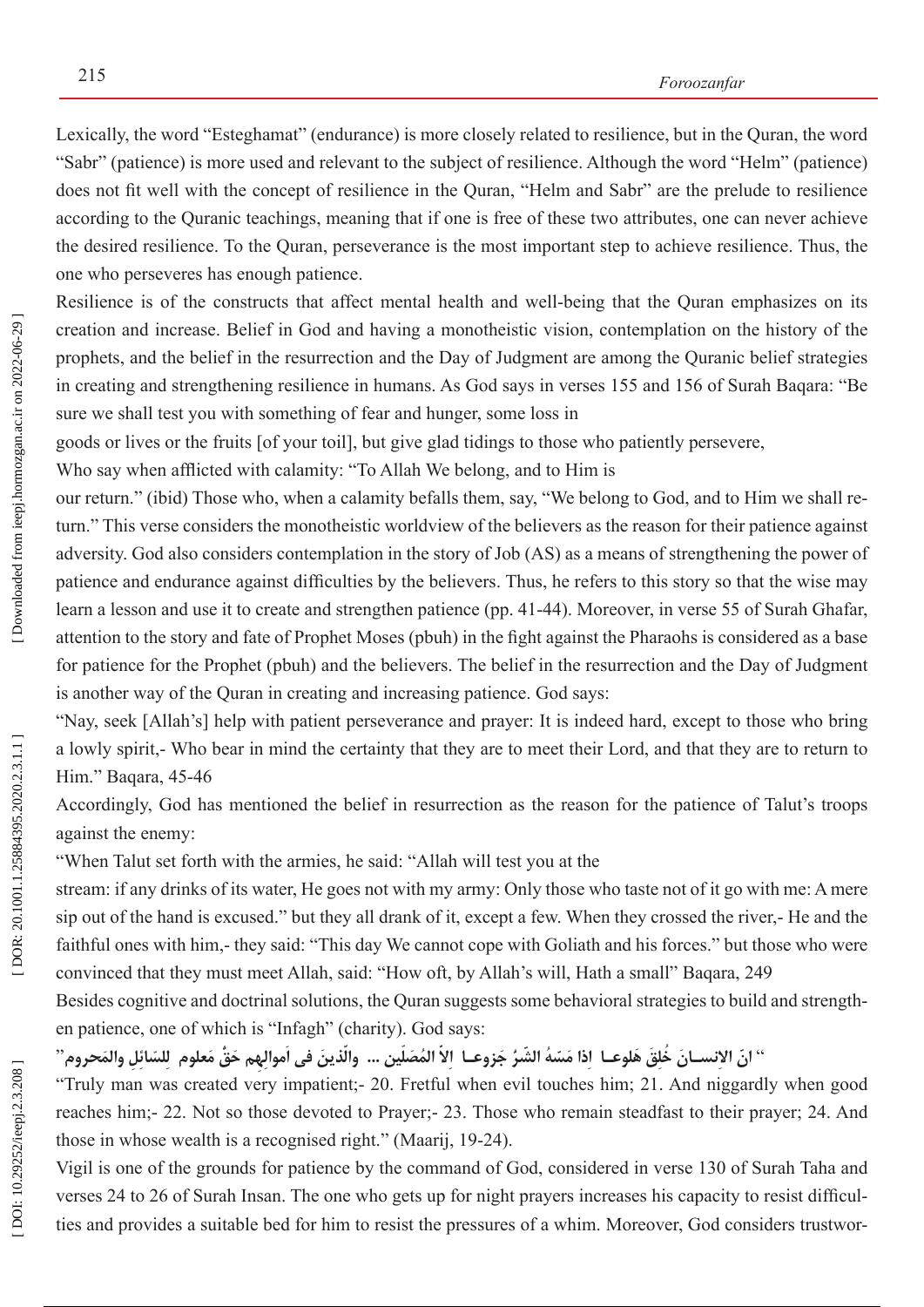thiness as one of the causes of patience in the face of evil and says:

#### الإنســنَ خَلِقَ هَلوعــا ۖ إذا مَسّهُ الشّرُ جَزوعــا .. إلاّ المُصَلّين .. والّذينَ هُم لامــانــاتِهِم وعَهدِهِم راعون؛ **ِ َّ**

"Truly man was created very impatient;- Fretful when evil touches him; And niggardly when good reaches him;- Not so those devoted to Prayer;- Those who remain steadfast to their prayer; And those in whose wealth is a recognized right. For the [needy] who asks and him who is prevented [for some reason from asking]; And those who hold to the truth of the Day of Judgment; And those who fear the displeasure of their Lord,- For their Lord's displeasure is the opposite of Peace and Tranquillity;- And those who guard their chastity, Except with their wives and the [captives] whom their right hands possess,- for [then] they are not to be blamed, But those who trespass beyond this are transgressors;- And those who respect their trusts and covenants;" (Maarij / 19-32)

 Forgiveness of sins is another solution of the Quran to create and strengthen patience. According to the verses of the Quran, forgiveness has many functions, which can include repelling calamity before coming, eliminat ing calamity, and gaining benefits and blessings. According to the teachings of revelation, the believer must always seek forgiveness, and if there were no forgiveness, humans would be in all kinds of problems and ca lamities. According to the Quran, just as the existence of the Prophet (PBUH) prevents the descent of calamity, so does forgiveness prevent the descent of calamity. As he says, as long as you (the Prophet) are among them, God will not punish them, and when they ask for forgiveness (Anfal / 33). Elsewhere, God refers to the connection between foregiveness and patience and says:

#### **كَ ِ نب َذ ِغفر لِ ر ... واستَ َفاصب ِ**

So wait and ask for forgiveness for the consequences of your behavior (Ghafar / 55).

 Asking for forgiveness helps us be safe in the shelter of God from the effects and consequences and the de sired and unwanted consequences of our actions.

Knowledge and understanding of the philosophy of events is a ground for patience, too, according to the Qura nic verses. This means that as far as a person is unaware of events, he naturally loses his temper and deals with the problem with a state of anger, rage and emotional excitement. Regarding this, God warns Prophet Moses (pbuh) in the words of Prophet Khidr (pbuh) that because of lack of knowledge and ignorance, he will not be able to be patient with actions and will react emotionally to actions quickly. Thus, he cannot be patient with events and speeches:

#### «**خبرا ُ هِ ِ ُم ت ِحط ب ما ل َ على ُر صب تَكي َف و** » **َ ِ َ**

"And how canst thou have patience about things about which thy understanding is not complete?" (Kahf / 68) Hence, to create patience or increase the threshold of tolerance so that we do not have an emotional and ner vous reaction to events and happenings, we must have knowledge and awareness about the subject, action, and incident. Moreover, in some verses of the Quran, God has considered the knowledge of the fate of the past as a factor of patience in the face of opposition and hostility, so that the Prophet (pbuh) can be patient and not impatient and disgusted against the actions and events that he encounters while preaching. God has introduced the awareness of the Prophet (PBUH) in the form of unseen news as a factor for his patience and said:

#### «تِلكُ مِن اُنباءِ الغَيبِ نوحيها اِلْيكُ ما كُنتَ تَعلَّمُها اُنتَ ولا قَومُكُ مِن قَبلِ هـذا فَاصبر اِنّ العـقبه للمُتَّقين» **َ َ َ َ**

Such are some of the stories of the unseen, which we have revealed untothee: before this, neither thou nor thy people knew them. So persevere patiently: for the End is for those who are righteous (Hud, 49).

God considers the knowledge of divine laws and traditions as the base for patience and endurance in hardships and strongly and asks people to be aware of the divine laws and traditions. To be aware of these traditions, one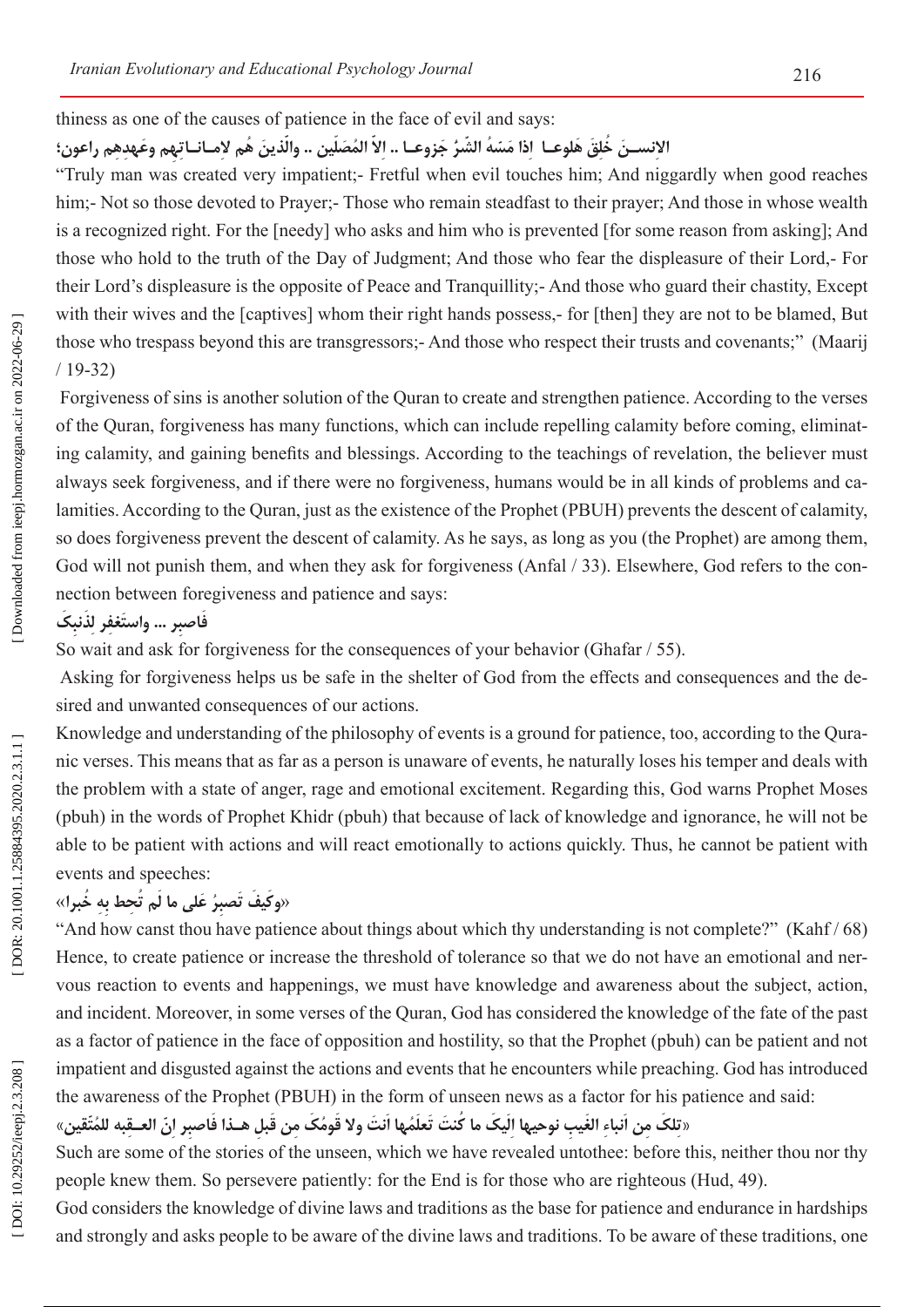can use the Quran itself, as in the verses of the Quran, the traditions and laws that govern the soul, society and the world are stated. Among the divine traditions is the tradition of procrastination and extraction. Awareness of this tradition allows us to be patient against the pressures of infidels and the threat of enemies, as we know that God will eventually punish them as he has destroyed many tribes. God also refers to the tradition of a definite term for individuals and tribes and introduces it as the base for creating or increasing patience (Taha / 128-130).

#### **Forgiveness construct in positive psychology**

Forgiveness in psychology is defined as personal development, moving from a position of hatred and anger to reducing anger and not taking revenge on the wrongdoer (Baharudin, Sumari, & Hamdani, 2019). Simply put, forgiveness in psychology means "not taking revenge on the wrongdoer." Forgiveness is a moral virtue done against the faults of others and can be taught (Coyle & Enright, 1997). Although revenge is a natural human response to the mistakes of others (Myerberg, 2011), forgiveness is the highway to mental health (Gis mero-González et al., 2020).

Much discussion has existed in defining forgiveness (Coyle & Enright, 1997). Toussaint Webb argues that forgiveness should be conceptualized as a multidimensional construct of emotion, behavior, and cognition, emphasizing the significance of different goals (like person, others, and God) and ways of forgiving (like expressing feelings and seeking) (Webb, Toussaint, & Conway-Williams, 2012). Coyle and Enright (1997) consider forgiveness as a process of overlooking the faults of others, either motivated by inner peace or im proved relationships with the offender or to perform value behavior and has the consequences of getting rid of negative feelings about the offender, and overcoming resentment, evil and avoidance of anger, distance, separation, and revenge against the wrongdoer.

It is necessary to examine the concept of error to understand the construct of forgiveness in psychology better. Mistakes are events that everyone considers contrary to their expectations and assumptions, others and the world. When the people experience mistakes, they typically develop negative thoughts like "This mistake has ruined my life," emotions like "anger" or behaviors like "revenge" that relate to the type of mistake and how they react (cognitive, emotional, or behavioral) is up to the offender. Thus, the giver's response refers to a set of thoughts, emotions, or behaviors that he or she expresses toward wrongdoers, errors, and the consequences associated with errors (Worthington Jr, 2007).

When people forgive, they accept that a mistake has occurred and then re-evaluate the error and the wrongdoer through cognitive, emotional, or behavioral processing. This means that forgiving person re-evaluates the wrongdoer in a new way (Thompson et al., 2005). In forgiveness, negative motives like revenge against the wrongdoer change to positive motives of reconciliation and goodwill. In other words, the forgiveness of renewed motivations is related to the motivations of reconciliation and goodwill (Thompson et al., 2005).

Many scholars have suggested that the forgiver should increase feelings of benevolence or even love for the wrongdoer as well (McCullough, Pargament, & Thoresen, 2000; Worthington Jr, 2007). However, most schol ars argue that positive feelings or love for the wrongdoer is not essential components of forgiveness (Tangney, Boone, & Dearing, 2005).

Various models have been proposed by researchers in examining the process of forgiveness (Gordon, 2003; Harris & Thoresen, 2005; Koutsos, Wertheim, & Kornblum, 2008). Enright, Gassin, and Wu (1992) approach defines forgiveness as a psychological response that includes six psychological components: lack of affection,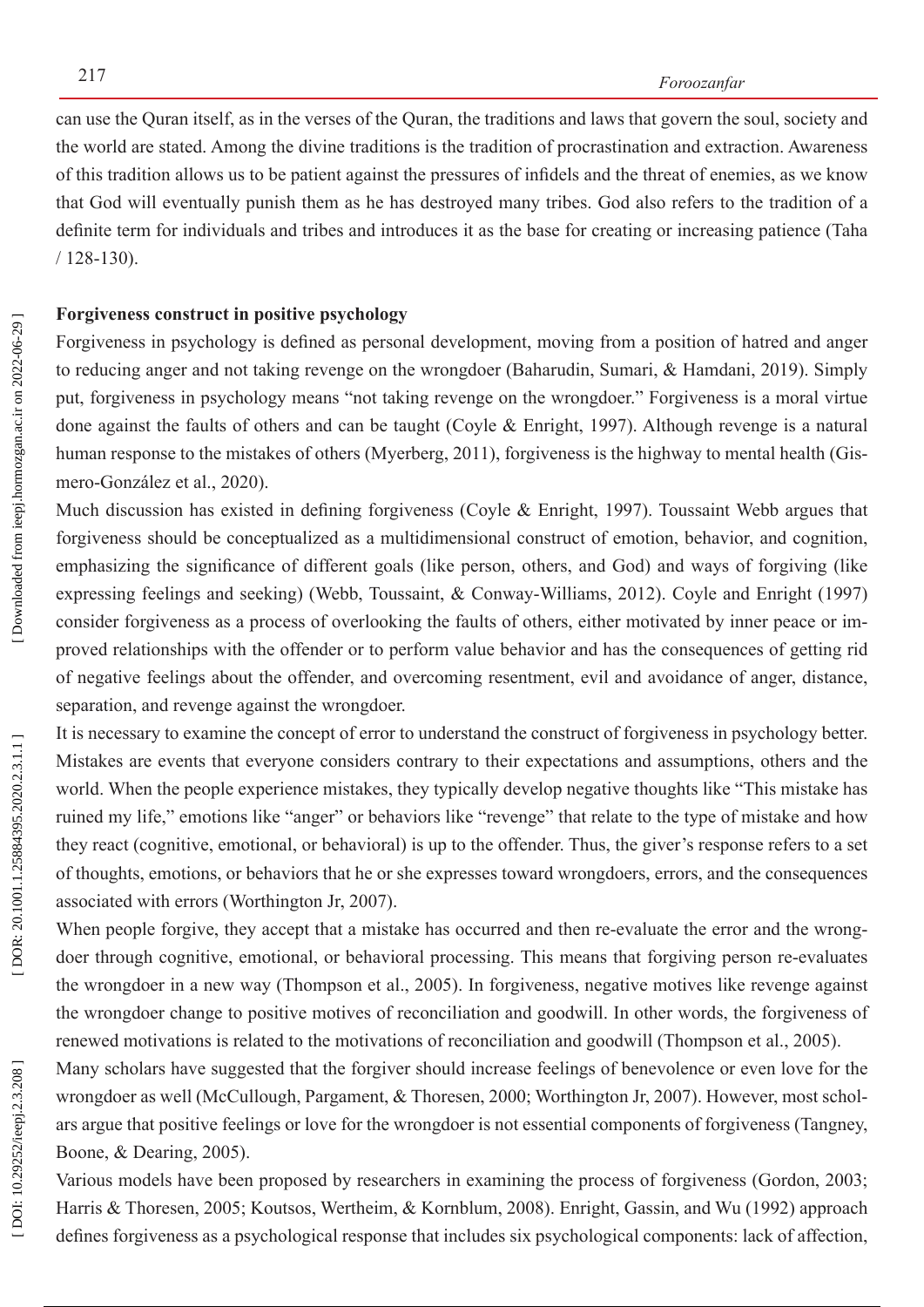negative judgment, and behavior toward the offender, and the presence of positive emotion, judgment, and positive behavior toward the wrongdoer. Worthington's approach defines forgiveness as the displacement of emotions like hatred, bitterness, resentment, enmity, anger, and fear with emotions of positive concepts like love, empathy, compassion, or empathy (Worthington Jr, 2007).

Rye's approach defines forgiveness as releasing negative emotion (like hostility), negative cognition (like revenge thoughts), and negative behavior (like verbal aggression) in response to perceived injustice (Rye & Pargament, 2002). Luskin's and other researchers' approaches introduce forgiveness as a calming intraperson al process that promotes growth (Luskin, 2006). The forgiver person knows that if he forgives, he will experi ence less personal resentment, will be less to blame and can offer understanding to the wrongdoer.

Enright and the Human Development Studies Group argue that the forgiveness process pattern has 20 be havioral and cognitive processes that occur when a wrongdoer is forgiven. They consider forgiveness as an emotional, cognitive, and behavioral integration that together evokes an ethical response that is forgiveness (Rainey, Readdick, & Thyer, 2012).

Forgiveness depends on different factors like situational factors (the intention of the offender, recidivism, severity of consequences, apology of the offender, compensation), communication factors (the identity of the offender and his closeness to the victim, his hierarchical status, attitude towards / after the commission of crime, environmental pressures) and personality factors (Myerberg, 2011). Forgiveness can bring about peace and reconciliation, which can play a role in the transmission of justice (Luskin, 2006). Forgiveness affects well-be ing and mental health and can be used as a tool in the treatment of mental disorders (Bono, McCullough, & Root, 2008). There is a significant relationship between forgiveness, perfectionism, intimacy, and life satisfac tion (Kim, Johnson, & Ripley, 2011). In one example, students who procrastinated in reading a lesson were less likely to procrastinate on subsequent exams when faced forgiveness (Wohl, Pychyl, & Bennett, 2010).

Brose, Rye, Lutz-Zois, and Ross (2005) showed that forgiving others is positively associated with extraver sion, and introversion is a deterrent to forgiveness. Those who are introverted are less likely to be forgiven by others. Openness to experience is a cultivating trait of forgiveness. However, the studies could not find the relationship between openness and forgiving others..

Forgiveness affects well-being and mental health and can be used as a tool in the treatment of mental disorders (Toussaint & Webb, 2005). There is a significant relationship between forgiveness, perfectionism, intimacy, and life satisfaction (Kim et al., 2011).

### **Forgiveness construct in the Quran**

"Aa,""Safh," and "Helm are of the Quranic words that can be related to forgiveness in psychology. The word "Afv" means "not taking revenge for the wrongs of others by a person capable of revenge", which is the clos est word to the meaning of the word "forgiveness" in psychology. Ragheb Esfahani says foregiveness means intending to take something; "Afah wa Atifah" meaning thay he intended to get what he has. Forgiveness of sin means the intention to remove sin (Ragheb Isfahani, 1412, Zeyl Risheh Affa). Forgiveness means, "To give up and leave alone." Thus, "Aff anha" (forgiveness) is used to show the renunciation of the punishment of sin. Thus, its common meaning is forgiveness and ignoring like  $\langle \cdot \rangle$ <br>**«عفا الله عما سلف و من عاد فينتق**م الله من

Obey Allah, and obey the Apostle, and beware (of evil): If ye do turn back,

know ye that it is Our Apostle's duty to proclaim (the Message) in the clearest manner. (Maida, 95)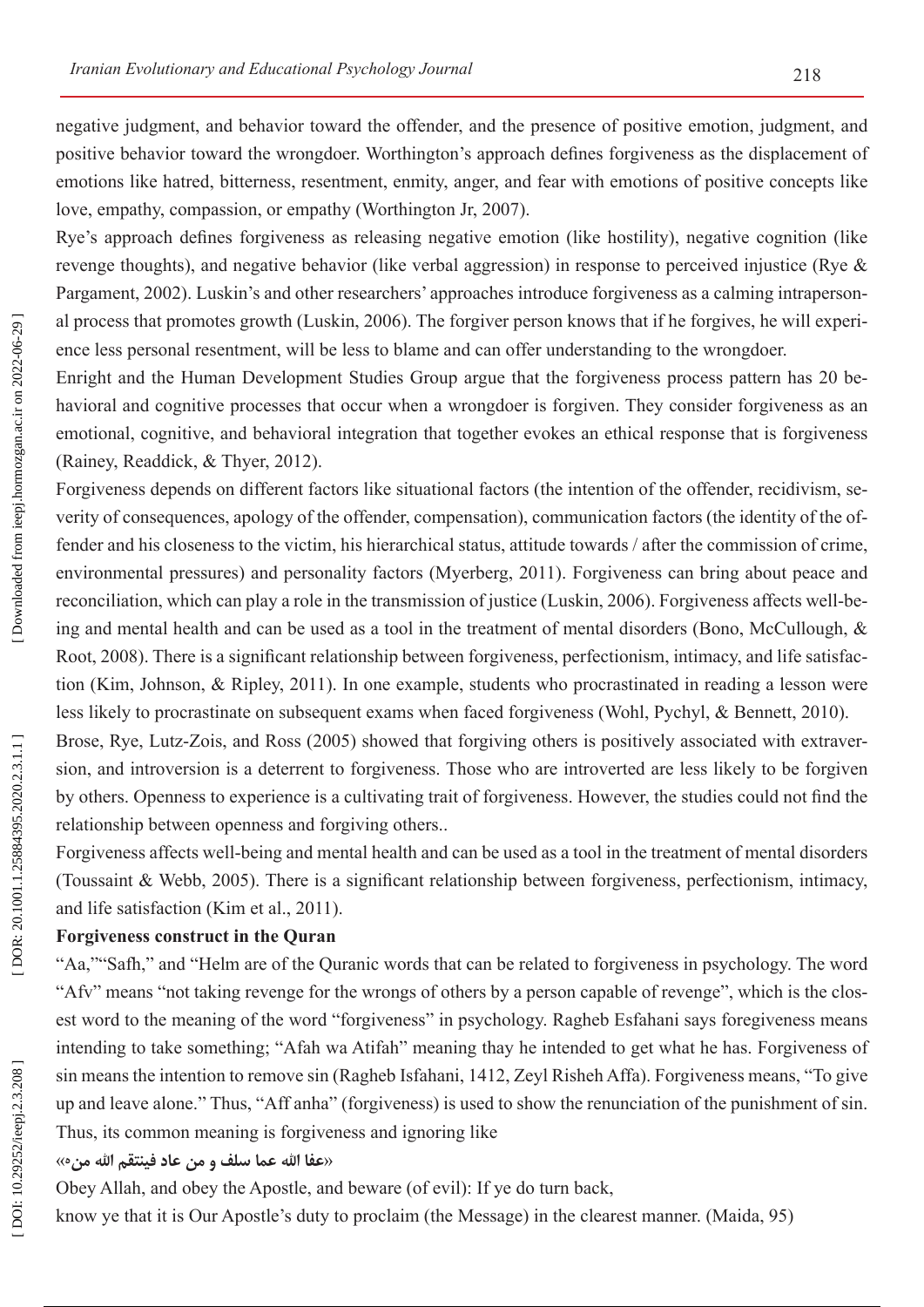# **و الکاظمین الغیظ و العافین عن الناس**» or »

Who restrain anger, and pardon [all] men;- for Allah loves those who do good;-

(Al-i-Imran, 134)

Since it is constantly transliterated in the Quran with "An", it must be defined as forgiveness (Fazlullah, 2007). Allameh Tabatabai states the following verse 219 of Surah Baqara, after quoting Ragheb Isfahani, who argues that forgiveness means intending to do something: Verbal favors have caused this word to be used in many meanings like forgiving sin, erasing the effect and the middle ground in charity.

Studying the Quranic verses of forgiveness shows that the Quran has used cognitive (doctrinal) and behavioral strategies to create and increase this construct and encourage humans to use it. Belief in the monotheism and oneness of God is one of the Quranic ways of belief that can pave the way for forgiveness, as God has primar ily introduced himself as forgiving. Attention to the point that God has attributed the attribute of forgiveness to himself in the Quran can be the base for this attribute in humans. The use of the adjectives "Afv" and "Gha four" about God in the Quran can create and strengthen the construct of forgiveness in humans. The human tries to create and cultivate the attributes of God in him to approach the position of the caliphate of God. Thus, strengthening the doctrinal base of monotheism can be considered as a way of the Quran in creating the construct of forgiveness in humans. In verse 149 of Surah Nisaa, while advising forgiveness of evil, God has introduced himself as the forgiver.

# «إن تبدوا خيراً أو تُخفوه أو تعفوا عن سوءٍ فإن الله كانَ عفُوّاً قديراً»

For these, there is hope that Allah will forgive: For Allah doth blot out [sins] and forgive again and again (also Nisaa, 99)

Attention to the divine power and the fact that God himself reprimands the people in the world less with his justice, but confronts them with forgiveness and forgives them and many of their sins and mistakes, showing that the principle of forgiveness and benevolence is a good thing and a divine virtue. Verse 187 of Surah Baqa ra states God's forgiveness for the sins of his servants seeking their repentance. Moreover, verse 22 of Surah Noor states that human's interest in divine forgiveness and gaining his attention is a ground for forgiveness end forgiveness of the mistakes of others.<br>«وليعفوا وليصفحوا الا تحبون ان يغفر الله لكم و الله غفور رحيم»

"Let not those among you who are endued with grace and amplitude of means

resolve by oath against helping their kinsmen, those in want, and those who have left their homes in Allah's cause: let them forgive and overlook, do you not wish that Allah should forgive you? For Allah is Oft-Forgiv ing, Most Merciful" (Nur / 22).

 In verse 109 of Surah Baqara, it is stated that paying attention to the absolute power of God paves the way for forgiveness of the wrongdoings of others. Moreover, of the examples of God's forgiveness are worship calf and the wickedness of the people of Prophet Moses (pbuh) and God's forgiveness (Baqara, 52; Nisaa, 153).

Remembering the story of the prophets and their forgiveness towards those who deserved revenge is in line with the Quranic doctrinal strategies in creating and increasing forgiveness. Modeling the prophets and saints in the issue of forgiveness, originating from man's belief in the principle of prophecy, is the proposed solution of the Quran in creating and increasing forgiveness. Prophet Yusuf (AS) did not revenge against his brothers. «**لکم اهلل یغفر الیوم علیکم تثریب ال قال...**«

He said: "This day let no reproach be [cast] on you: Allah will forgive you, and He is the Most Merciful of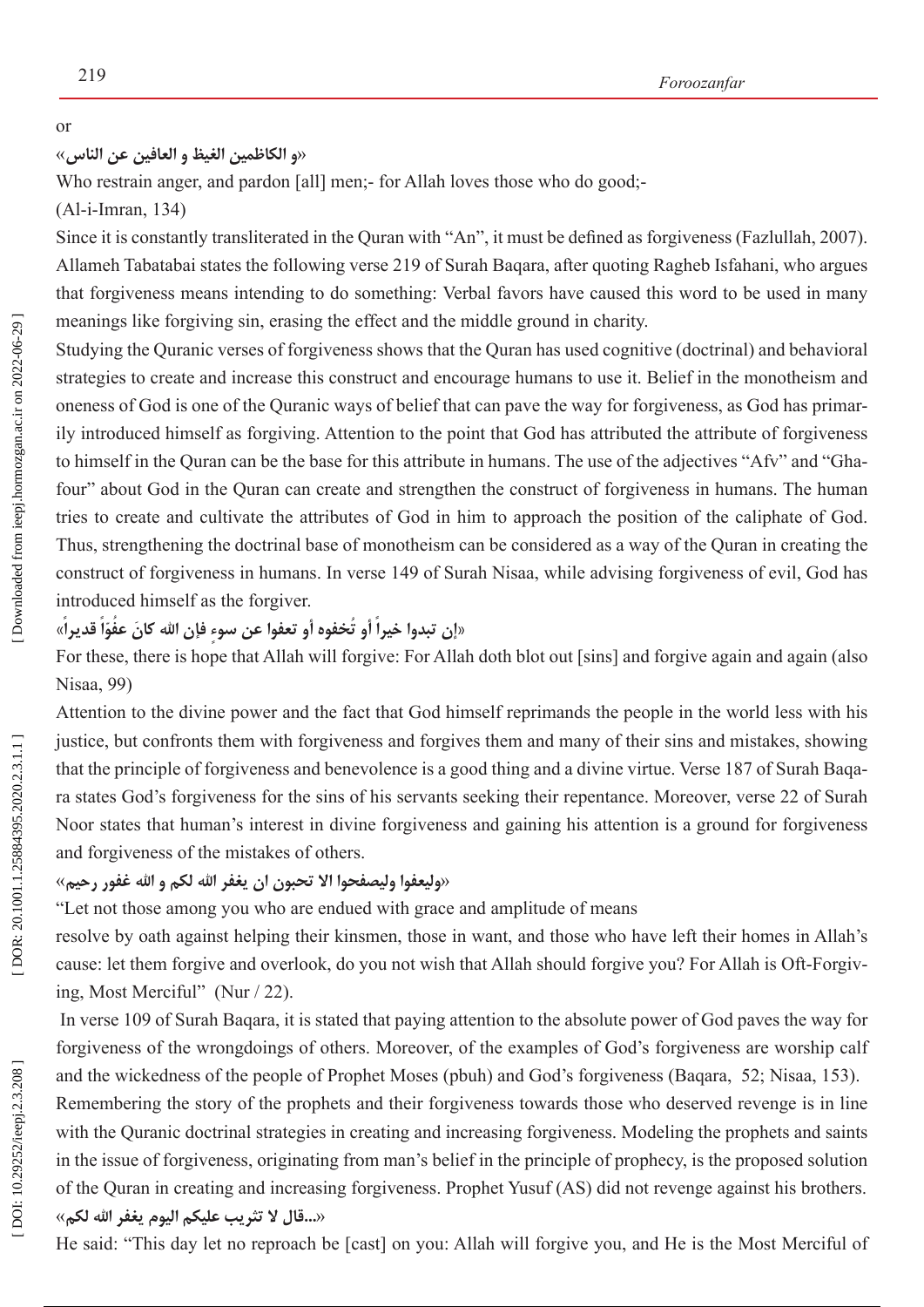#### those who show mercy!" (Yusuf, 92)

Telling the stories of the prophets in using the construct of forgiveness instead of revenge, originating from the belief of man in the principle of prophecy, is another way of the Quran in creating the construct of forgiveness in humans. The Prophet (pbuh) forgives many deeds and mistakes of the People of the Book (Maida, 15).

Belief in the resurrection and the Day of Judgment is another way for the Quran to create and increase for giveness. In verse 85 of Surah Hajar, God says belief in resurrection and resurrection and purposefulness of creation and the inevitability of accountability and calculation is the base for forgiveness of others. In addition, strengthening spiritualism can institutionalize the culture of forgiveness, which cannot be achieved except by strengthening the spirit of the Hereafter. On the other hand, attention to the consequences of forgiveness is another solution of the Quran in creating and strengthening the construct of forgiveness. God considers the forgiveness of others as the base for enjoying his forgiveness (Nur / 22) and divine reward (Shura / 40). The realization of some of these eternal consequences and promises of forgiveness needs belief in the resurrection and the afterlife.

Behavioral strategies can be effective in creating and increasing the construct of forgiveness in people who have been considered by the Quran, advising to forgive the dowry during divorce (Baqara, 237), ignoring the evils of others (Shura, 40).

Awareness of the effects and blessings of forgiveness is another way to create and increase the construct of forgiveness in people, and the Quran, while stating some of these effects, has encouraged humans. According to the verses of the Quran, forgiveness causes one to enjoy the status of the patient (Nahl, 126), the pious (Baqara, 237), and the virtuous (Imran, 134; Maida, 13). In addition, forgiveness has been introduced as the atonement for sins (Maida, 45) in the Quran and the reason for receiving a double reward (Qesas / 54).

#### **Conclusion**

The purpose of stating the constructs of hope, resilience, and forgiveness in positive psychology and the Quran is human evolution. Positive psychology is generally based on materialism, semantics, mundane issues and individualism by designing these constructs looks for human success in life and having positive emotions. However, based on human's beliefs and convictions towards God, the Prophet, and the Resurrection, the Qu ran tries to achieve human closeness to God and the position of the divine caliphate by designing these con structs. The studies on these constructs in positive psychology show that these constructs can be effective in human well-being, mental health, and reducing mental harm. Thus, the studies have mostly sought to discover the relationship between these constructs by reducing some harm like depression, anxiety, improving couples' personal relationships, and so on. Accordingly, these constructs are mostly used as therapeutic constructs and try to measure the effectiveness of training these constructs in the treatment of diseases. Therefore, positive psychology recommends the creation and increase of these constructs in the individual for human mental health. The Holy Quran has dealt with these three constructs from different angles. One of those is the effect that these three constructs can have on human development and his psychological well-being. Accordingly, the Quran has shown belief and behavioral strategies in all three constructs to create and increase them in the individual. Belief in monotheism, prophecy and resurrection are among the cognitive and doctrinal solu tions of the Quran in this regard. Where the Quran states the name of God Almighty when inviting people to hope, resilience and forgiveness it talks of the practical life of the prophets and mentions the resurrection by mentioning their reward in the Hereafter. The context paves the way of these constructs and increases human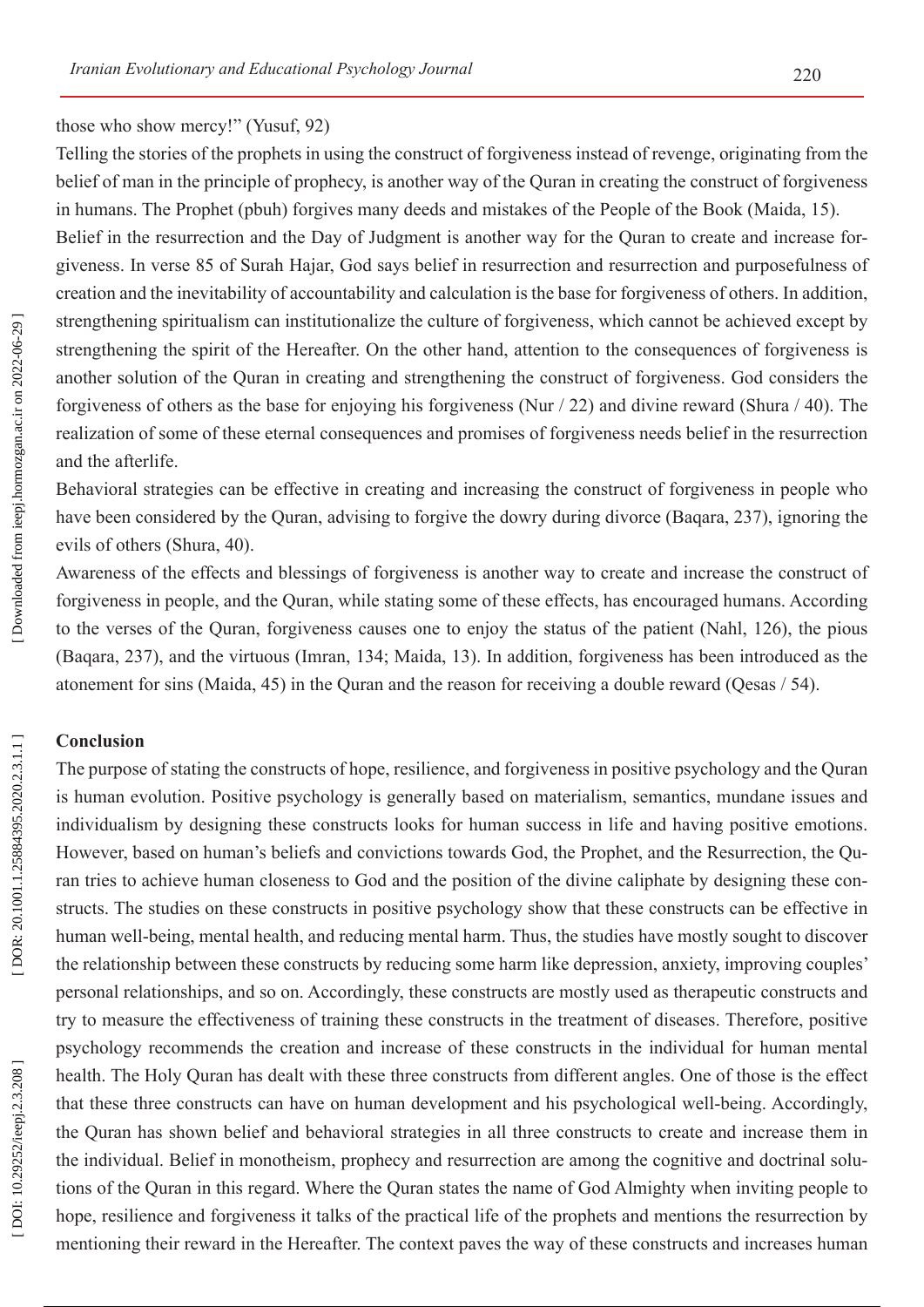awareness and knowledge of these constructs. A step that is considered in positive psychology at the begin ning of treatment and psychologists try to draw the minds of their clients to this construct and, by mentioning human models, provide him with more knowledge and awareness about these constructs: the patterns in the teachings of the Quran, prophets, and saints. Moreover, the Quran suggests some behavioral strategies to increase and strengthen these constructs like night vigil, repentance and devotion to God, kindness, almsgiv ing, trustworthiness, forgiveness of sins, ignoring the evils of others, and so on. Thus, the Quran provides the grounds for the emergence and strengthening of these constructs in humans by cognitive-behavioral solutions. In positive psychology, these strategies are used to treat some diseases.

However, the difference here is that in the field of cognition, cognition of these constructs is obtained in a different way than through belief in religious principles like theology, prophecy, and resurrection. In behavioral sphere, the strategies are different because the solutions proposed by the Quran are consistent with the same beliefs and the positive psychology has ignored them.

The theory of hope in psychology is a cognitive-behavioral theory, as the clients correct their behaviors to achieve the goals through their knowledge. In the Quran, too, desirable hope has cognitive-behavioral aspects as God gives knowledge and awareness to human by expressing belief solutions and tries to correct his behav iors through behavioral solutions.

Instilling hope and increasing hope are the two main stages of hope therapy in psychology and the Quran. The Quran has stated the doctrinal strategies to induce hope and behavioral strategies to enhance it. According to the Quran, hope is achieved through faith and righteous deeds, as well as the avoidance of committing sins (Tauba / 71), as according to the Quran, true hope is what guides a person to strive and move. The desired and true hope is created in a person through faith in God and love for him strengthened through divine mercy and the reflection of his attributes in humans.

Additionally, the Quran has told hopeful stories in their lives to create the spirit of hope in human beings. As in the story of the battle of Uhud, he told the story of the battle of Badr to instill the spirit of hope in them referring to the despair of Muslims after seeing the enemy army (Imran, 123-127). On the other hand, it reminds the divine blessings in personal life (Fatir, 3). In psychology, the therapist tries to redefine his or her life to help clients understand the hope they have experienced in the past, to gain a more positive view of their future (Bahari, 2011).

The Quran leads him to believe in prophecy and resurrection for human hope-banding, and by advising him to follow the example of the prophets and saints as true hopefuls, tries to create a positive attitude towards death in the light of believing in the resurrection. In psychology, the therapist models hopeful thinking and behavior and enhance agency and pathway thinking in clients. Thus, in both the Quran and psychology, attention to the pattern leads to hope-banding, with the difference that the examples of role models in the vision of the Quran are the prophets and saints. Moreover, the Quran has attempted hope-banding strengthening the belief in the resurrection, and considers forgetting or denying the Hereafter as the most important cause of pathway despair, whereas the theory of hope in psychology is silent on this issue.

The dimensions of hope (goal thinking, pathway thinking, and agent thinking) interact with each other accord ing to the theory of hope in positive psychology and the Quran. Setting important goals increases motivation and the motivations help find agency.

On the other hand, in both the areas of positive psychology and the Quran, hope means waiting to reach a goal, along with effort, except that science states beings and non-beings and has no value discussion in its discus -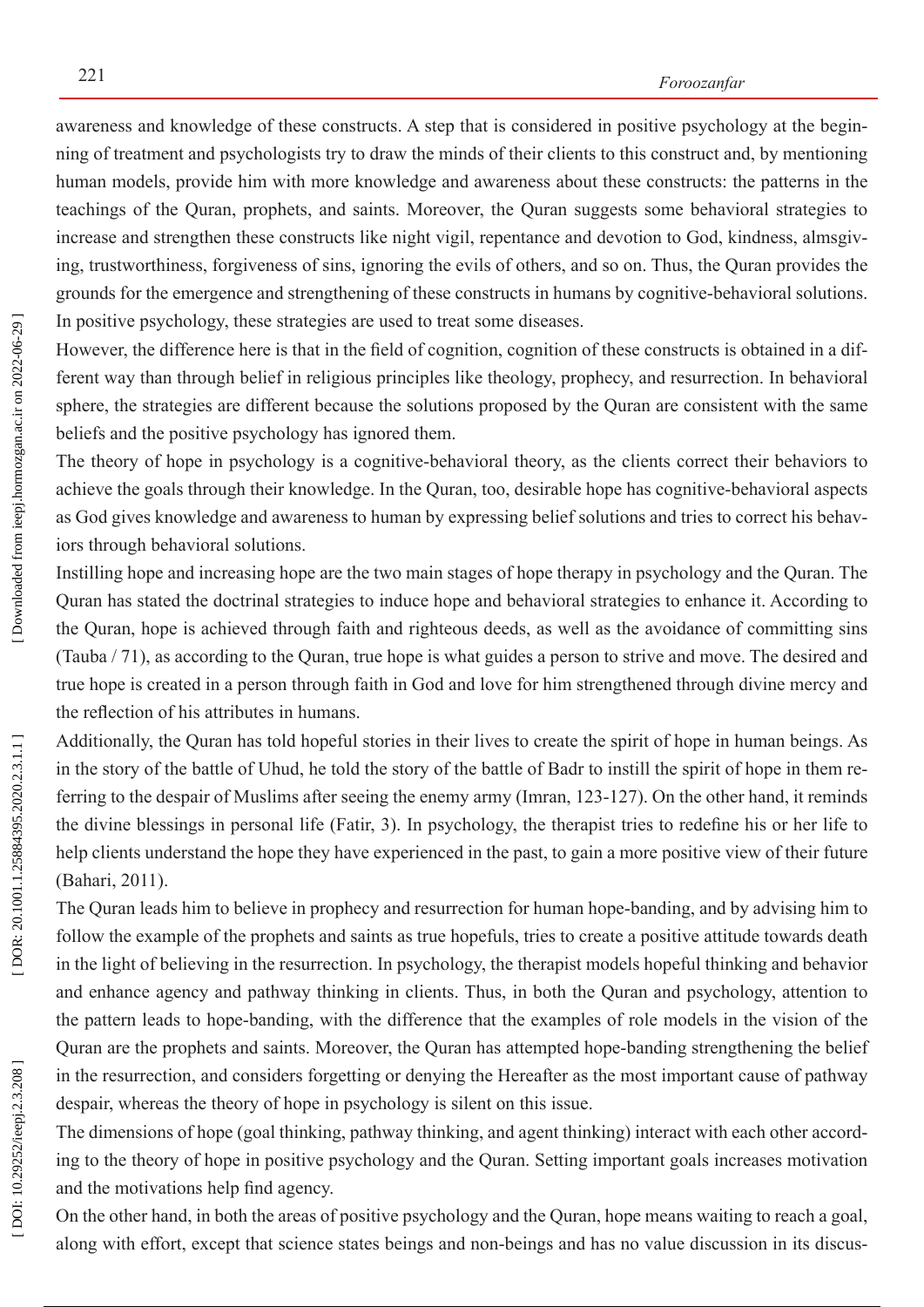Resilience and forgiveness constructs have been proposed in positive psychology and the Quran for human evolution. In positive psychology, attention has been paid to teaching these constructs to clients with a ther apeutic approach and a methodological-behavioral method. Additionally, by creating and increasing them in clients, it is tried to enhance their well-being and solve their problems. By offering doctrinal-behavioral solu tions, the Quran pays attention to the creation and increase of these constructs in humans and helps them reach the position of the divine caliphate.

**Funding:** The author received no financial support for the research, authorship, and/or publication of this article.

# **References**

The Holy Quran

Bahari, F. (2011). The fundamentals of hope and hope therapy: A guide to hope creation. Tehran: Danzhe.

- Baharudin, D. F., Sumari, M., & Hamdani, S. M. (2019). Shame Transformation Using an Islamic Psycho-Spir itual Approach for Malay Muslims Recovering from Substance Dependence. In The Bright Side of Shame (pp. 199-214): Springer.
- Bandura, A. (1997). The anatomy of stages of change. American journal of health promotion: AJHP, 12(1), 8-10.
- Bishop, S. R., Lau, M., Shapiro, S., Carlson, L., Anderson, N. D., Carmody, J., . . . Velting, D. (2004). Mind fulness: A proposed operational definition. Clinical psychology: Science and practice, 11(3), 230-241.
- Bonanno, G. A. (2004). Loss, trauma, and human resilience: Have we underestimated the human capacity to thrive after extremely aversive events? American Psychologist, 59(1), 20.
- Bono, G., McCullough, M. E., & Root, L. M. (2008). Forgiveness, feeling connected to others, and well-being: Two longitudinal studies. Personality and social psychology bulletin, 34(2), 182-195.
- Brose, L. A., Rye, M. S., Lutz-Zois, C., & Ross, S. R. (2005). Forgiveness and personality traits. Personality and Individual Differences, 39(1), 35-46.
- Buchanan, K. E., & Bardi, A. (2010). Acts of kindness and acts of novelty affect life satisfaction. The Journal of social psychology, 150(3), 235-237.
- Campbell<sup>[</sup>Sills, L., & Stein, M. B. (2007). Psychometric analysis and refinement of the connor-davidson resilience scale (CD□RISC): Validation of a 10□item measure of resilience. Journal of Traumatic Stress: Official Publication of The International Society for Traumatic Stress Studies, 20(6), 1019-1028.
- Castro-Olivo, S. M., Tran, O. K., Begum, G. F., Arellano, E. M., Garcia, N. M., & Tung, C. Y. (2013). A comprehensive model for promoting resiliency and preventing violence in schools. Contemporary School Psychology: Formerly" The California School Psychologist", 17(1), 23-34.
- Connor, K. M., & Davidson, J. R. (2003). Development of a new resilience scale: The Connor $\square$ Davidson resilience scale (CD $\Box$ RISC). Depression and anxiety, 18(2), 76-82.
- Coyle, C. T., & Enright, R. D. (1997). Forgiveness intervention with postabortion men. Journal of consulting and clinical psychology, 65(6), 1042.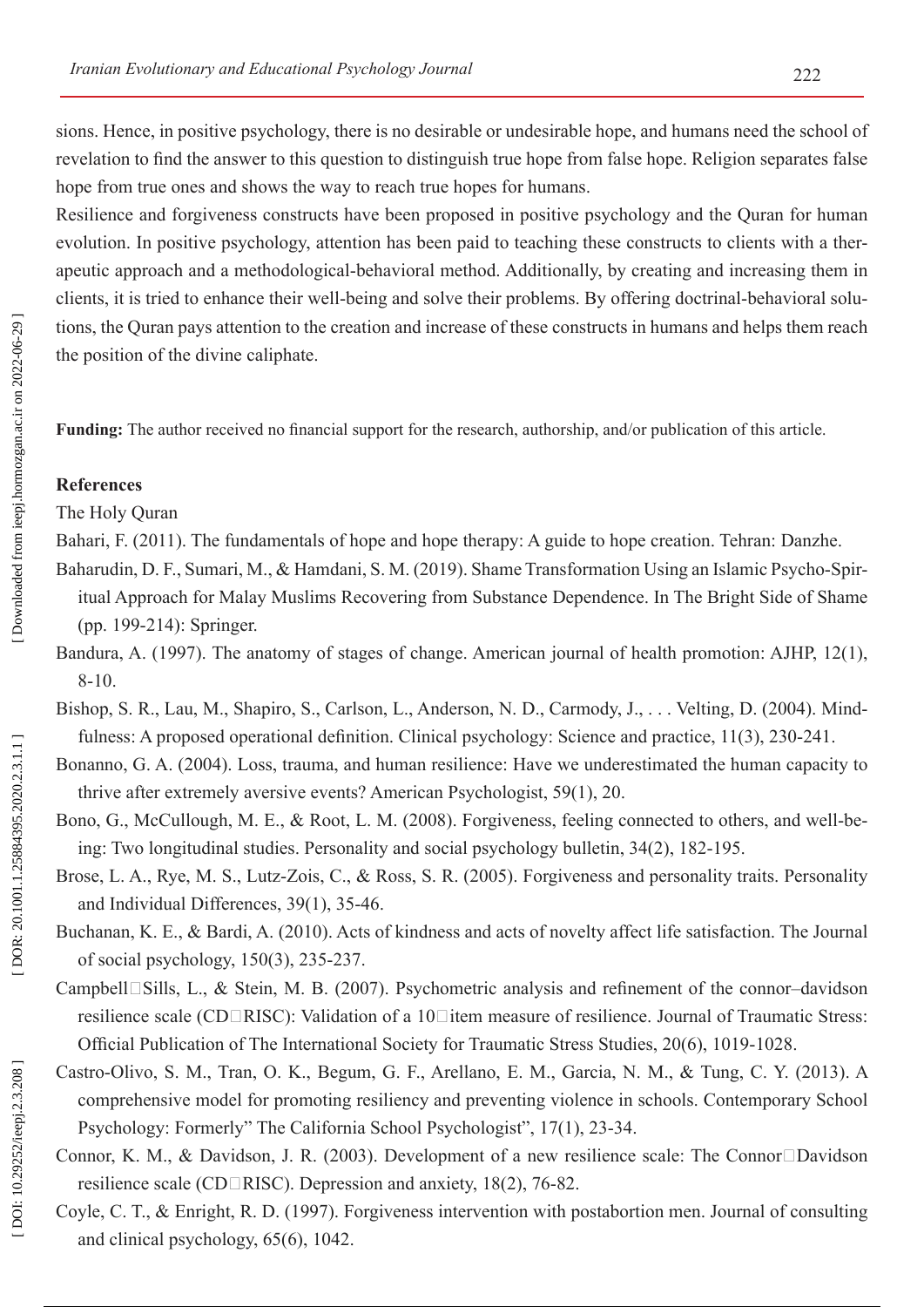Csikszentmihalyi, M., Latter, P., & Weinkauff Duranso, C. (2017). Running flow: Human Kinetics.

- Csikszentmihalyi, M., & Seligman, M. E. (2000). Positive psychology: An introduction. American Psycholo gist, 55(1), 5-14.
- Diener, E., & Lucas, R. E. (2000). Explaining differences in societal levels of happiness: Relative standards, need fulfillment, culture, and evaluation theory. Journal of Happiness Studies, 1(1), 41-78.
- Enright, R. D., Gassin, E. A., & Wu, C. R. (1992). Forgiveness: A developmental view. In (Vol. 21, pp. 99- 114): Taylor & Francis.
- Fazlullah, S. M. H. (2007). al-Malek publishing house, 1419 AD• Ghorashi, Ali Akbar. Qamas al-Quran. Teh ran, Dar al-Kabul al-Islami, 1996.• Qomi Mashhadi, Mohammad ibn Mohammad Reza."Kans Al-Daghae gh and Bahr al-Gharreb". Tehran, Printing and Publishing Organization of the. Islamic Studies, 75, 11-38.
- Feldman, D. B., Rand, K. L., & Kahle-Wrobleski, K. (2009). Hope and goal attainment: Testing a basic prediction of hope theory. Journal of Social and Clinical Psychology, 28(4), 479-497.
- Fowler, R. D., Seligman, M. E., & Koocher, G. P. (1999). The APA 1998 Annual Report. American Psychologist, 54(8), 537.
- Fredrickson, B. L. (2003). The value of positive emotions: The emerging science of positive psychology is coming to understand why it's good to feel good. American scientist, 91(4), 330-335.
- Gismero-González, E., Jódar, R., Martínez, M. P., Carrasco, M. J., Cagigal, V., & Prieto-Ursúa, M. (2020). Interpersonal Offenses and Psychological Well-Being: The Mediating Role of Forgiveness. Journal of Hap piness Studies, 21(1), 75-94.
- Gordon, K. C. (2003). Forgiveness and marriage: Preliminary support for a measure based on a model of recovery from a marital betrayal. American Journal of Family Therapy, 31(3), 179-199.
- Harris, A. H., & Thoresen, C. E. (2005). Forgiveness, unforgiveness, health, and disease. Handbook of forgiveness, 321-334.
- Harzer, C. (2016). The eudaimonics of human strengths: The relations between character strengths and well-being. In Handbook of eudaimonic well-being (pp. 307-322): Springer .
- JahangiriZadeh, P., & Khodabakhshi Koolaee, A. (2016). The relationship between self-concept, life satis faction and hope among retired and housewife older adults' women. Journal of Gerontology, 1(1), 19-28.
- James, S. L., & Roby, J. L. (2019). Comparing reunified and residential care facility children's wellbeing in Ghana: The role of hope. Children and Youth Services Review, 96, 316-325.
- Joseph, S., & Linley, P. A. (2006). Growth following adversity: Theoretical perspectives and implications for clinical practice. Clinical psychology review, 26(8), 1041-1053.
- Kim, L. M., Johnson, J. L., & Ripley, J. (2011). A" Perfect" Storm: Perfectionism, Forgiveness, and Marital Satisfaction. Individual Differences Research, 9(4).
- Koutsos, P., Wertheim, E. H., & Kornblum, J. (2008). Paths to interpersonal forgiveness: The roles of personality, disposition to forgive and contextual factors in predicting forgiveness following a specific offence. Personality and Individual Differences, 44(2), 337-348.
- Lopez, S. J., Pedrotti, J. T., & Snyder, C. R. (2007). Positive psychology: The scientific and practical explorations of human. In: SAGE Publications, Inc.
- Luskin, F. (2006). Forgive for good: KTEH & Standford University.
- Luthar, S. S., Cicchetti, D., & Becker, B. (2000). Research on resilience: Response to commentaries. Child

DOI: 10.29252/ieepj.2.3.208